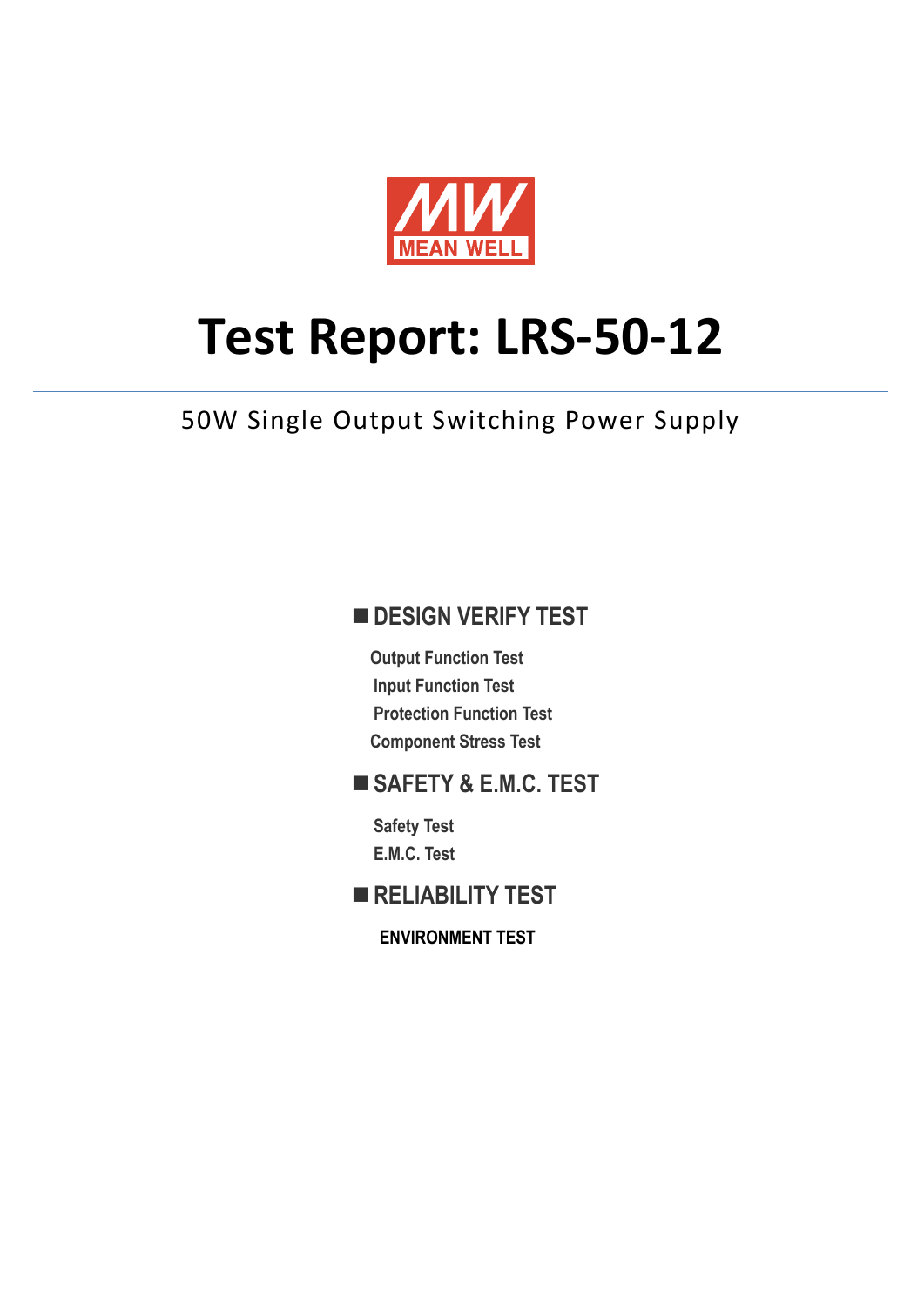

# **DESIGN VERIFY TEST**

## **OUTPUT FUNCTION TEST**

| <b>NO</b>      | <b>TEST ITEM</b>                            | <b>SPECIFICATION</b>                       | <b>TEST CONDITION</b>                       | <b>RESULT</b>                   |
|----------------|---------------------------------------------|--------------------------------------------|---------------------------------------------|---------------------------------|
| $\mathbf{1}$   | <b>OUTPUT VOLTAGE</b>                       | CH1: 10.2 V ~ 13.8 V                       | I/P: 230 VAC                                | 10.053V~14.644V/230VAC          |
|                | <b>ADJUST RANGE</b>                         |                                            | I/P: 115 VAC                                | 10.053V~14.644V/115VAC          |
|                |                                             |                                            | O/P: MIN LOAD                               |                                 |
|                |                                             |                                            | Ta: $25^{\circ}$ C                          |                                 |
| $\mathbf{2}$   | <b>OUTPUT VOLTAGE(Max)</b>                  | $V1: 1 % - 1 %$                            | I/P: 100VAC /264VAC                         | $V1:0\% - 0\%$                  |
|                | TOLERANCE                                   |                                            | O/P:FULL/ MIN. LOAD                         |                                 |
|                |                                             |                                            | Ta: $25^{\circ}$ C                          |                                 |
| 3              | LINE REGULATION (Max)                       | $V1: 0.5 % ~ -0.5 %$                       | I/P: 100VAC ~ 264VAC                        | $V1:0\% - 0\%$                  |
|                |                                             |                                            | O/P:FULL LOAD                               |                                 |
|                |                                             |                                            | Ta: $25^{\circ}$ C                          |                                 |
| 4              | LOAD REGULATION(Max)                        | $V1: 0.5 % ~ -0.5 %$                       | I/P: 230VAC                                 | $V1:0\% - 0\%$                  |
|                |                                             |                                            | O/P:FULL ~MIN LOAD                          |                                 |
|                |                                             |                                            | Ta: $25^{\circ}$ C                          |                                 |
| 5              | OVER/UNDERSHOOT TEST                        | $< +5\%$                                   | I/P: 230VAC                                 | $< +5\%$                        |
|                |                                             |                                            | O/P:FULL LOAD                               |                                 |
|                |                                             |                                            | Ta: $25^{\circ}$ C                          |                                 |
| 6              | RIPPLE & NOISE(Max)                         | V1: 120 mVp-p                              | I/P:230VAC                                  | V1: 16.8 mVp-p                  |
|                |                                             |                                            | O/P:FULL LOAD                               |                                 |
|                |                                             |                                            | Ta: $25^{\circ}$ C                          |                                 |
|                | high frequency:                             |                                            | low frequency:<br>Tek Stop                  |                                 |
|                | Tek Prevu                                   | Trig?                                      |                                             |                                 |
|                |                                             |                                            |                                             |                                 |
|                |                                             |                                            |                                             |                                 |
|                |                                             |                                            |                                             |                                 |
|                |                                             | $Ch2$ Pk-Pk<br>15.6mV                      |                                             | Ch <sub>2</sub> Pk-Pk<br>16.8mV |
|                |                                             |                                            |                                             |                                 |
|                |                                             |                                            | $\mathbf{D}$                                |                                 |
|                | 2                                           |                                            |                                             |                                 |
|                |                                             |                                            |                                             |                                 |
|                |                                             |                                            |                                             |                                 |
|                |                                             |                                            |                                             |                                 |
|                |                                             |                                            |                                             |                                 |
|                |                                             | Ch2 10.0mV \ \ \ M 10.0us A Ch2 $f$ 55.6mV | Ch2 10.0mV \ \ \ M 400us A Ch2 $f$ 5.80mV   |                                 |
|                |                                             | $\sqrt{3.60000 \text{ }\mu\text{s}}$       | $\sqrt{3.60000 \text{ }\mu\text{s}}$        |                                 |
| $\overline{7}$ | SET UP TIME(Max)                            | 230VAC/1000ms                              | I/P: 230 VAC                                | 230VAC/376.0 ms                 |
|                |                                             | 115VAC/2000ms                              | I/P: 115 VAC                                | 115VAC/512.0 ms                 |
|                |                                             |                                            | O/P: FULL LOAD                              |                                 |
|                |                                             |                                            | Ta: $25^{\circ}$ C                          |                                 |
|                | INPUT=230VAC/50HZ @ FULL LOAD               |                                            | INPUT=115VAC/60HZ @ FULL LOAD               |                                 |
|                | CH1 : Output Voltage CH2 : AC Input Voltage |                                            | CH1 : Output Voltage CH2 : AC Input Voltage |                                 |
|                |                                             |                                            |                                             |                                 |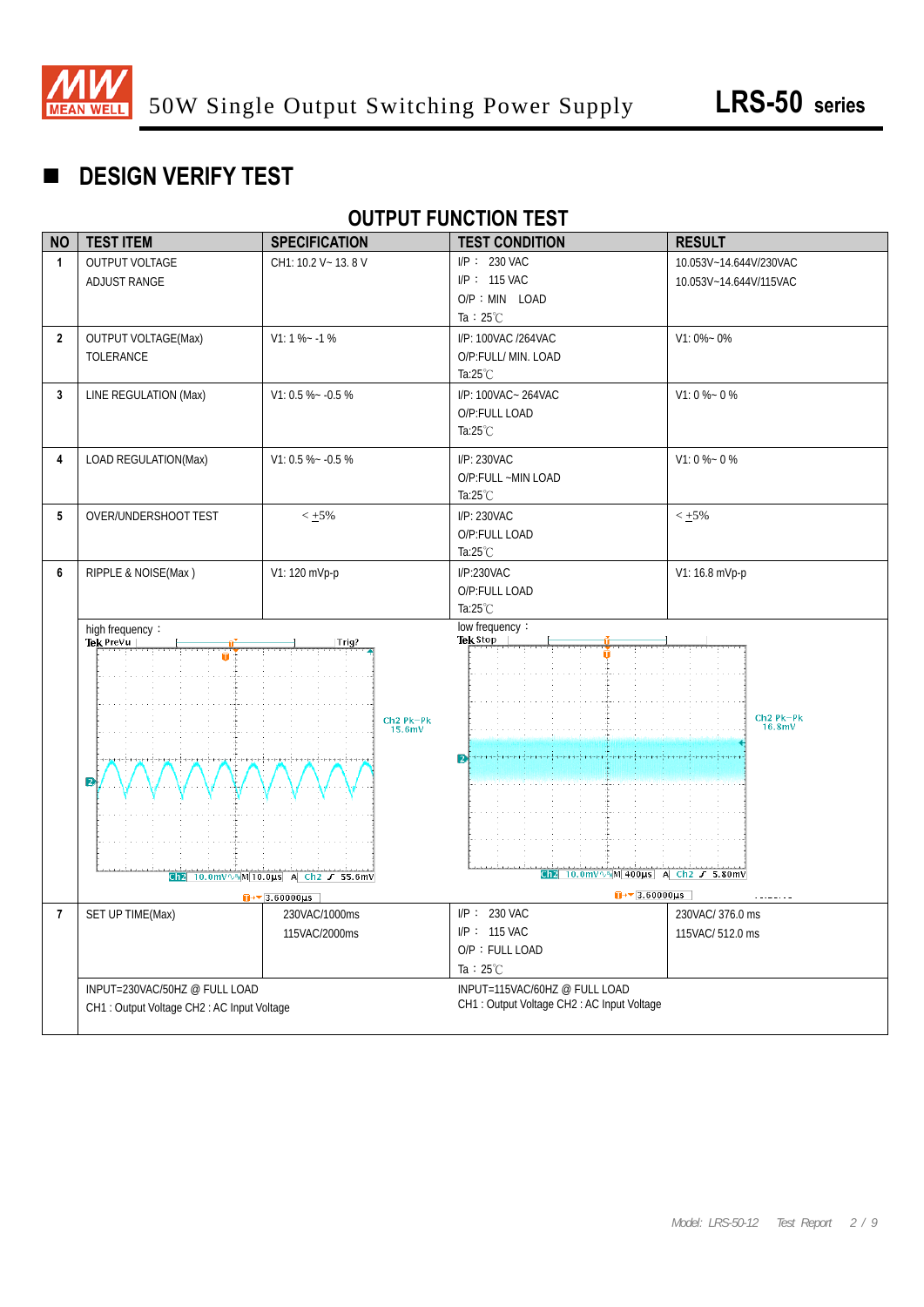

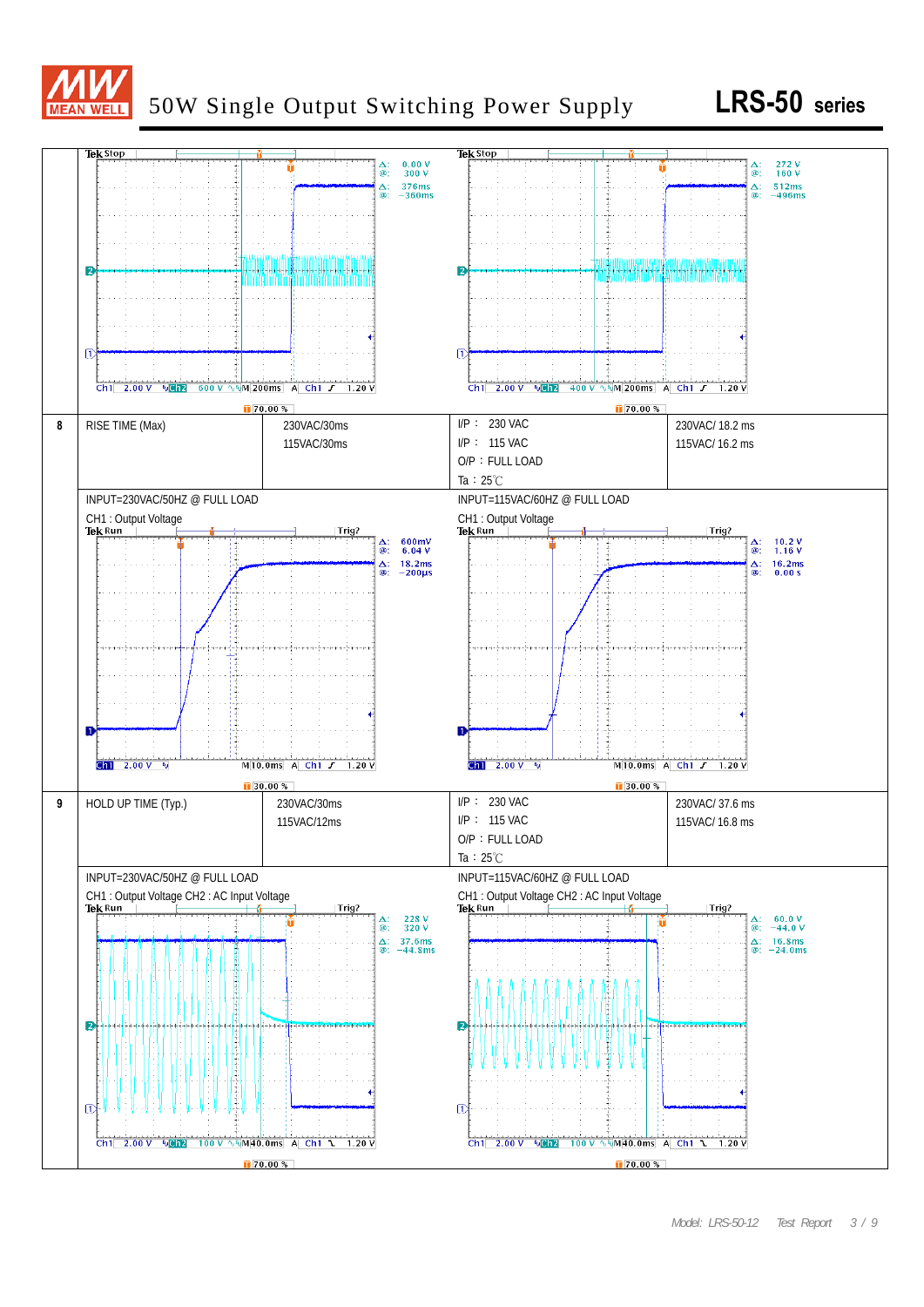

# 50W Single Output Switching Power Supply **LRS-50 series**



#### **INPUT FUNCTION TEST**

| <b>NO</b>      | <b>TEST ITEM</b>             | <b>SPECIFICATION</b> | <b>TEST CONDITION</b>          | <b>RESULT</b>           |
|----------------|------------------------------|----------------------|--------------------------------|-------------------------|
| $\overline{1}$ | <b>INPUT VOLTAGE RANGE</b>   | 85VAC~264VAC         | <b>I/P:TESTING</b>             | 78VAC~264VAC            |
|                |                              | 120VDC~373VDC        | O/P:FULL LOAD                  | 113VDC~373VDC           |
|                |                              |                      | Ta: $25^{\circ}$ C             |                         |
|                |                              |                      | $I/P$ :                        | TEST:OK                 |
|                |                              |                      | (1)LOW-LINE-3V=82 V            |                         |
|                |                              |                      | HIGH-LINE+15%=300 V            |                         |
|                |                              |                      | O/P:FULL/MIN LOAD              |                         |
|                |                              |                      | (PLEASE CHECK DERATING CURVE)  |                         |
|                |                              |                      | ON: 30 Sec OFF: 30 Sec 10MIN   |                         |
|                |                              |                      | $(2)$ 230Vac                   |                         |
|                |                              |                      | ON: 0.5 Sec OFF: 0.5 Sec 20MIN |                         |
|                |                              |                      | $(3)$ 230Vac                   |                         |
|                |                              |                      | ON:3Sec OFF:3Sec 12HOURS       |                         |
|                |                              |                      | (POWER ON/OFF NO DAMAGE)       |                         |
| $\overline{2}$ | <b>INPUT FREQUENCY RANGE</b> | $47$ HZ ~63 HZ       | I/P:100 VAC ~264 VAC           | OK<br>TEST:             |
|                |                              | NO DAMAGE            | O/P:FULL~MIN LOAD              |                         |
|                |                              |                      | Ta: $25^{\circ}$ C             |                         |
| 3              | INPUT CURRENT (Typ.)         | 230V/ 0.56A          | I/P: 230 VAC                   | $I = 0.4495 A/ 230 VAC$ |
|                |                              | 115V/ 0.95A          | $I/P$ : 115 VAC                | $I = 0.860$ A/ 115VAC   |
|                |                              |                      | O/P: FULL LOAD                 |                         |
|                |                              |                      | Ta : $25^{\circ}$ C            |                         |
| 4              | <b>LEAKAGE CURRENT</b>       | <0.75 mA / 240 VAC   | $I/P$ : 240 VAC                | $L-FG: 0.226mA$         |
|                |                              |                      | $O/P$ : Min LOAD               | N-FG: 0.226 mA          |
|                |                              |                      | Ta : $25^{\circ}$ C            |                         |
| 5              | NO LOAD CONSUMPTION          | < 0.2W               | I/P: 115VAC                    | < 0.1532W               |
|                |                              |                      | $I/P$ : 230VAC                 | < 0.1556W               |
|                |                              |                      | $O/P : NO$ LOAD                |                         |
|                |                              |                      | Ta : $25^{\circ}$ C            |                         |
| 6              | EFFICIENCY(Typ.)             | 86%                  | I/P:230 VAC                    | 86.18%                  |
|                |                              |                      | O/P:FULL LOAD                  |                         |
|                |                              |                      | Ta: $25^{\circ}$ C             |                         |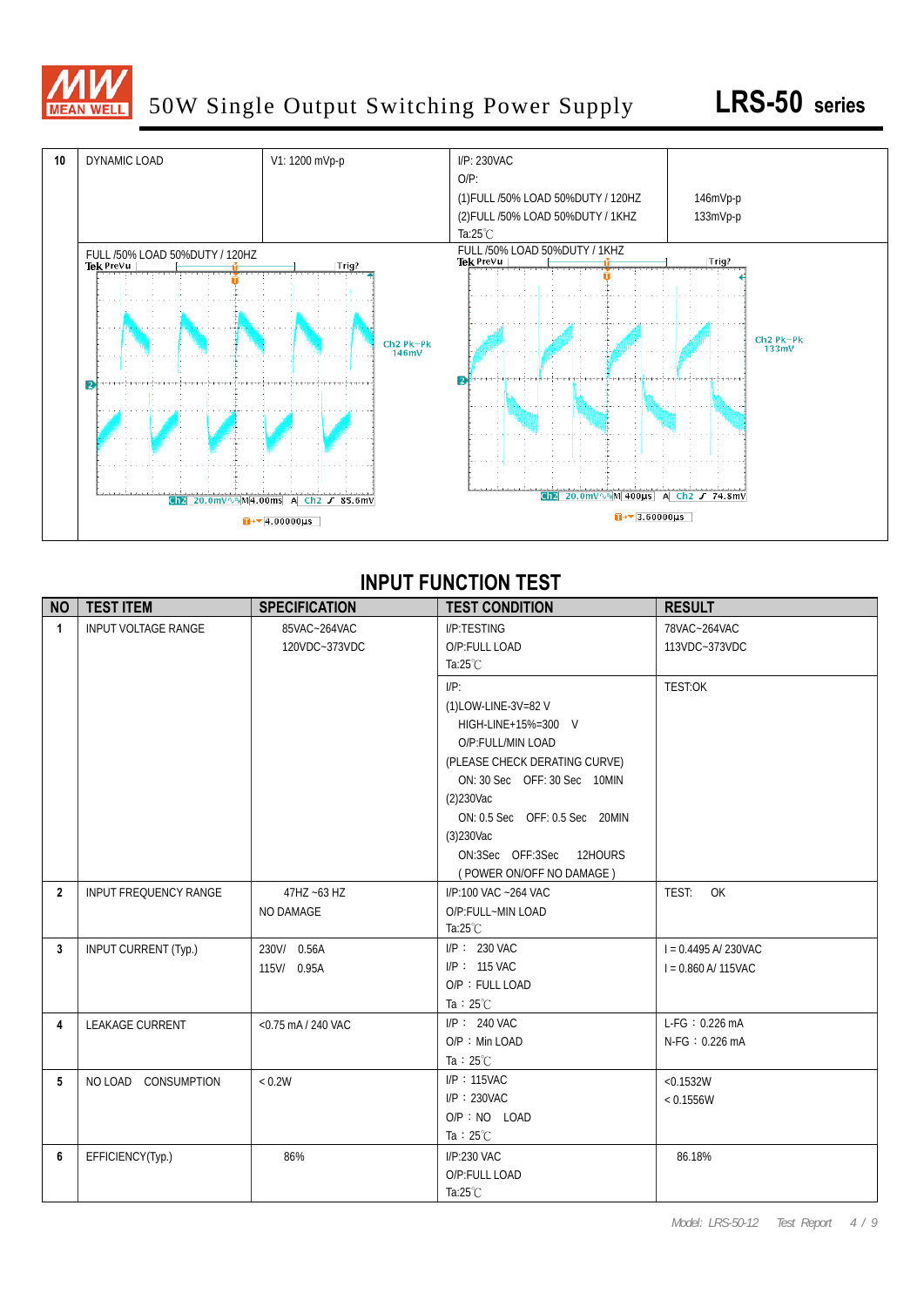



#### **PROTECTION FUNCTION TEST**

| <b>NO</b>      | <b>TEST ITEM</b>        | <b>SPECIFICATION</b> | <b>TEST CONDITION</b> | <b>RESULT</b>                         |
|----------------|-------------------------|----------------------|-----------------------|---------------------------------------|
|                | OVER LOAD PROTECTION    | 110 %~ 150 %         | I/P: 264VAC           | 130.5%/264VAC                         |
|                |                         |                      | I/P: 230VAC           | 130.1%/230VAC                         |
|                |                         |                      | $I/P: 100$ VAC        | 126.2%/100VAC                         |
|                |                         |                      | O/P:TESTING           | <b>PROTECTION TYPE:</b>               |
|                |                         |                      | Ta:25 $°C$            | Hiccup mode, recovers automatically   |
|                |                         |                      |                       | after fault condition is removed      |
| $\overline{2}$ | OVER VOLTAGE PROTECTION | 13.8 V~16.2 V        | I/P: 264VAC           | 15.3V / 264VAC                        |
|                |                         |                      | I/P: 230VAC           | 15.31V / 230VAC                       |
|                |                         |                      | $I/P: 90$ VAC         | 15.33V / 90VAC                        |
|                |                         |                      | O/P:MIN LOAD          | <b>PROTECTION TYPE:</b>               |
|                |                         |                      | Ta:25 $°C$            | Shut down o/p voltage, re-power on to |
|                |                         |                      |                       | recover                               |
| 3              | SHORT PROTECTION        | SHORT EVERY OUTPUT   | I/P: 264VAC           | NO DAMAGE                             |
|                |                         | 1 HOUR NO DAMAGE     | $I/P: 90$ VAC         | <b>PROTECTION TYPE:</b>               |
|                |                         |                      | O/P: FULL LOAD        | Hiccup mode, recovers automatically   |
|                |                         |                      | Ta:25 $°C$            | after fault condition is removed      |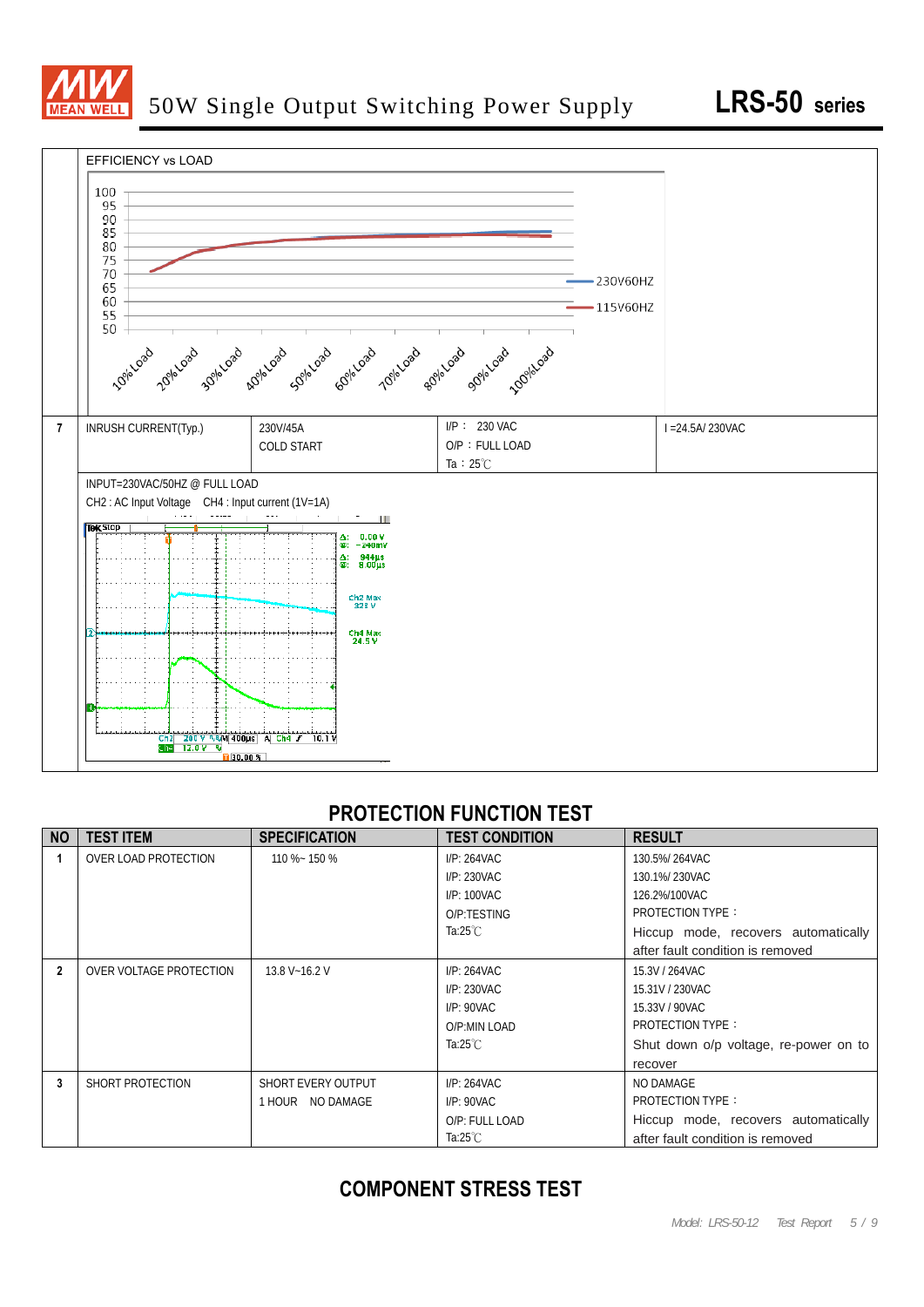

# 50W Single Output Switching Power Supply **LRS-50 series**

| <b>NO</b>       | <b>TEST ITEM</b>                  | <b>SPECIFICATION</b>    | <b>TEST CONDITION</b>             | <b>RESULT</b>      |
|-----------------|-----------------------------------|-------------------------|-----------------------------------|--------------------|
| 1               | <b>PWM Transistor</b>             | Rated<br>Q <sub>1</sub> | I/P:High-Line +3V =267V           |                    |
|                 | (D to S) or (C to E) Peak Voltage | 10A/600V                | AC ON/OFF                         |                    |
|                 |                                   |                         | VDS:                              | VDS:               |
|                 |                                   |                         | O/P: (1)Full Load                 | $(1)$ 548 V        |
|                 |                                   |                         | (2) Output Short                  | (2)436V            |
|                 |                                   |                         | (3) Dynamic Load Full Load/       | (3)536V            |
|                 |                                   |                         | Min. Load 90%Duty/1KHz            | (4)548V            |
|                 |                                   |                         | (4) Dynamic Load Full Load/       | (5)540V            |
|                 |                                   |                         | Min. Load 90%Duty/3KHz            | (6)560V            |
|                 |                                   |                         | (5) Dynamic Load Full Load/       | (7)552V            |
|                 |                                   |                         | Min. Load 90%Duty/5KHz            |                    |
|                 |                                   |                         | (6) Dynamic Load 100% Load/       |                    |
|                 |                                   |                         | Min. Load 50%Duty/120Hz           |                    |
|                 |                                   |                         | (7)0%→400% Load.                  |                    |
|                 |                                   |                         | Ta: $25^{\circ}$ C                |                    |
| $\overline{2}$  | Diode Peak Voltage                | Q100<br>Rated           | I/P:High-Line +3V =267 V          | Q100:              |
|                 |                                   |                         | <b>AC ON/OFF</b>                  | VDS:               |
|                 |                                   | 20A/80V                 | O/P: (1)Full Load                 | (1)64.4V           |
|                 |                                   |                         | (2) Output Short                  | (2)52.8V           |
|                 |                                   |                         | (3) Dynamic Load Full Load/       | (3)64.4V           |
|                 |                                   |                         | Min. Load 90%Duty/1KHz            | (4)64.1V           |
|                 |                                   |                         | (4) Dynamic Load Full Load/       | (5)64.8V           |
|                 |                                   |                         | Min. Load 90%Duty/3KHz            | (6)64.02V          |
|                 |                                   |                         | (5) Dynamic Load Full Load/       | (7)63.6V           |
|                 |                                   |                         | Min. Load 90%Duty/5KHz            | (8)64.4V           |
|                 |                                   |                         | (6) Dynamic Load 100% Load/       |                    |
|                 |                                   |                         | Min. Load 50%Duty/120Hz           |                    |
|                 |                                   |                         | (7)0%→400% Load.                  |                    |
|                 |                                   |                         | (8) NO LOAD<br>Ta: $25^{\circ}$ C |                    |
|                 | Input Capacitor Voltage           | C5 Rated:               | I/P:High-Line +3V =267 V          |                    |
| 3               |                                   | 100u/400V 105°C         | O/P: (1) Full Load input on/off   | (1)370V<br>(2)372V |
|                 |                                   |                         | (2) Min load input on /Off        | (3)370V            |
|                 |                                   |                         | (3) Full Load /Min load Change    |                    |
|                 |                                   |                         | Ta: $25^{\circ}$ C                |                    |
| 4               | <b>Control IC Voltage Test</b>    | PWM IC U1 Rated         | I/P:High-Line +3V = 267 V         | (1) 17.0V          |
|                 |                                   |                         | AC ON/OFF                         | (2) 15.0V          |
|                 |                                   | 10.8 V~30V              | O/P(1)FULL LOAD                   | (3) 17.1V          |
|                 |                                   |                         | (2) Output Short                  | (4) 18.1V          |
|                 |                                   |                         | $(3)$ O.L.P                       | (5) 14.8V          |
|                 |                                   |                         | $(4)$ O.V.P.                      |                    |
|                 |                                   |                         | (5)NO LOAD VR Min.LOW             |                    |
|                 |                                   |                         | LINE                              |                    |
|                 |                                   |                         | Ta:25°C                           |                    |
| $5\phantom{.0}$ | Clamp Diode Peak Voltage          | Rated:<br>D5            | $I/P$ : High-Line +3V = 267 V     | 464V<br>(1)        |
|                 |                                   | 3A/600V                 | AC ON/OFF                         | (2)<br>464V        |
|                 |                                   |                         | O/P: (1) Dynamic Load             |                    |
|                 |                                   |                         | 90%Duty/1KHz                      |                    |
|                 |                                   |                         | (2) Full load continue            |                    |
|                 |                                   |                         | Ta : $25^{\circ}$ C               |                    |

|           | <b>SAFETY TEST</b> |                      |                       |               |                                                                                                 |  |  |
|-----------|--------------------|----------------------|-----------------------|---------------|-------------------------------------------------------------------------------------------------|--|--|
| <b>NO</b> | <b>TEST ITEM</b>   | <b>SPECIFICATION</b> | <b>TEST CONDITION</b> | <b>RESULT</b> |                                                                                                 |  |  |
|           |                    |                      |                       |               | $M \circ d \circ l$ , $IDCD \circ T \circ 12$ , $T \circ d$ , $D \circ n \circ d$ , $I \circ R$ |  |  |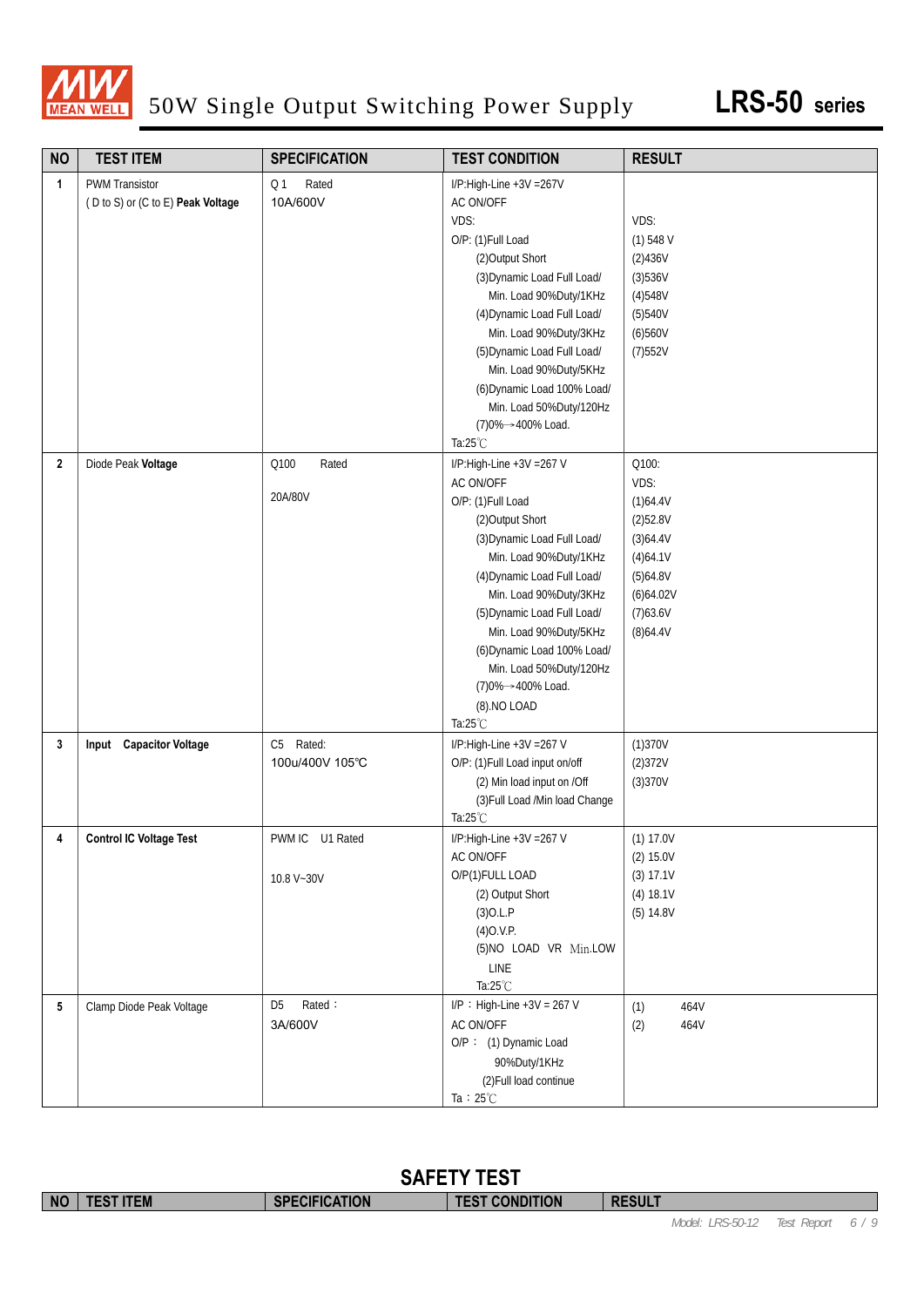

|   | WITHSTAND VOLTAGE           | $I/P$ -O/P: 3.75KVAC/min        | $I/P$ -O/P: 4.125KVAC/min  | $I/P$ - $O/P$ :2.109mA     |
|---|-----------------------------|---------------------------------|----------------------------|----------------------------|
|   |                             | I/P-FG:2KVAC/min                | $I/P$ - $FG: 2.4$ KVAC/min | $I/P-FG:2.092mA$           |
|   |                             | $O/P-FG:1.25KVAC/min$           | $O/P-FG:1.5$ KVAC/min      | $O/P-FG:2.025m A$          |
|   |                             |                                 | Ta: $25^{\circ}$ C         | NO DAMAGE                  |
|   | <b>ISOLATION RESISTANCE</b> | $I/P$ -O/P:500VDC>100M $\Omega$ | VDC.<br>500<br>$I/P$ -O/P: | $I/P$ -O/P: 9999M $\Omega$ |
|   |                             | $I/P-FG: 500VDC > 100M\Omega$   | VDC.<br>500<br>$IP-FG:$    | I/P-FG: 9999M $\Omega$     |
|   |                             | $O/P-FG:500VDC>100M\Omega$      | VDC.<br>$O/P-FG$ :<br>500  | $O/P-FG: 9999MQ$           |
|   |                             |                                 | Ta:25 $°C$                 | NO DAMAGE                  |
| 3 | <b>GROUNDING CONTINUITY</b> | FG(PE) TO CHASSIS               | 2min<br>40A                | mΩ<br>6                    |
|   |                             | OR TRACE <<br>100<br>mΩ         | Ta: $25^{\circ}$ C         |                            |

#### **E.M.C TEST**

| <b>NO</b>      | <b>TEST ITEM</b>                            | <b>SPECIFICATION</b>                                                | <b>TEST CONDITION</b>                                               | <b>RESULT</b>                        |  |  |
|----------------|---------------------------------------------|---------------------------------------------------------------------|---------------------------------------------------------------------|--------------------------------------|--|--|
| $\mathbf{1}$   | <b>HARMONIC</b>                             | EN61000-3-2<br><b>CLASS A</b>                                       | I/P:230VAC/50HZ<br>O/P:100%,75%,50%LOAD<br>Ta: $25^{\circ}$ C       | PASS                                 |  |  |
| $\overline{2}$ | CONDUCTION                                  | EN55022<br><b>CLASS B</b>                                           | $I/P$ : 230 VAC (50HZ)<br>O/P: FULL/50% LOAD<br>Ta : $25^{\circ}$ C | <b>PASS</b><br>Test by certified Lab |  |  |
| 3              | <b>RADIATION</b>                            | EN55022<br><b>CLASS B</b>                                           | $I/P$ : 230 VAC (50HZ)<br>O/P: FULL LOAD<br>Ta : $25^{\circ}$ C     | <b>PASS</b><br>Test by certified Lab |  |  |
| 4              | E.S.D                                       | EN61000-4-2<br><b>INDUSTRY</b><br>AIR: 8KV / Contact: 4KV           | I/P: 230 VAC/50HZ<br>O/P: FULL LOAD<br>Ta : $25^{\circ}$ C          | CRITERIA A                           |  |  |
| 5              | E.F.T                                       | EN61000-4-4<br><b>INDUSTRY</b><br>INPUT: 2KV                        | I/P: 230 VAC/50HZ<br>O/P: FULL LOAD<br>Ta : $25^{\circ}$ C          | CRITERIA A                           |  |  |
| 6              | <b>SURGE</b>                                | IEC61000-4-5<br><b>INDUSTRY</b><br>$L-N$ : $2KV$<br>$L, N-PE : 4KV$ | I/P: 230 VAC/50HZ<br>O/P: FULL LOAD<br>Ta : $25^{\circ}$ C          | CRITERIA A                           |  |  |
| $\overline{7}$ | Test by certified Lab & Test Report Prepare |                                                                     |                                                                     |                                      |  |  |

# **RELIABILITY TEST**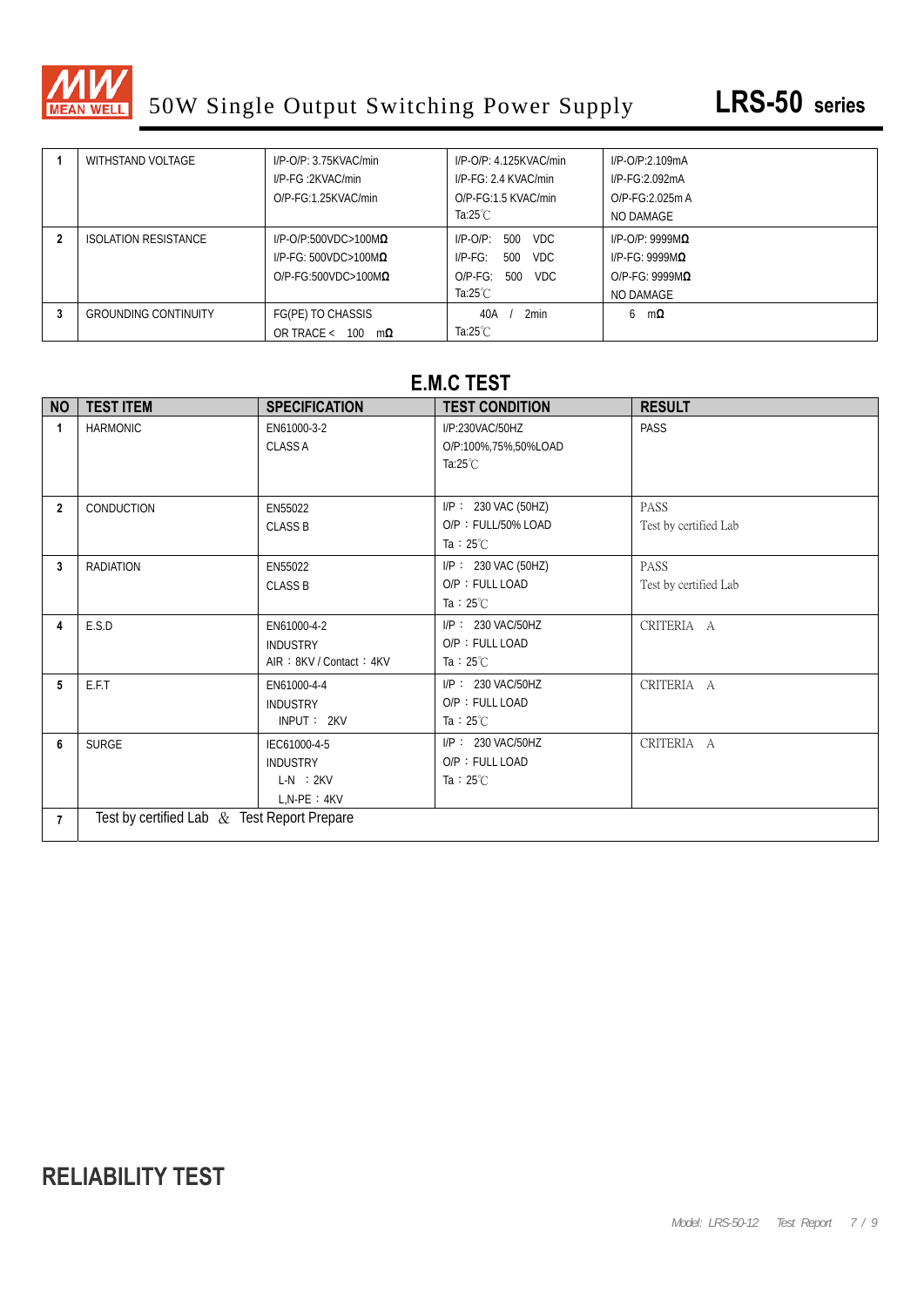

### **ENVIRONMENT TEST**

| <b>NO</b>      | <b>TEST ITEM</b>                        | <b>SPECIFICATION</b>                                                         | <b>TEST CONDITION</b>                                      | <b>RESULT</b>                              |
|----------------|-----------------------------------------|------------------------------------------------------------------------------|------------------------------------------------------------|--------------------------------------------|
| $\mathbf{1}$   | TEMPERATURE RISE TEST                   | MODEL: LRS-50-5                                                              |                                                            |                                            |
|                |                                         | 1. ROOM AMBIENT BURN-IN: 2 HRS                                               |                                                            |                                            |
|                |                                         |                                                                              | I/P: 230VAC O/P: FULL LOAD Ta=27.0°C                       |                                            |
|                |                                         | 2. HIGH AMBIENT BURN-IN: 2 HRS                                               |                                                            |                                            |
|                |                                         |                                                                              | I/P: 230VAC O/P: FULL LOAD Ta=43.1°C                       |                                            |
|                |                                         |                                                                              |                                                            |                                            |
|                |                                         | NO<br>Position                                                               | ROOM AMBIENT Ta=27.0°C                                     | HIGH AMBIENT Ta=43.1 $°C$                  |
|                |                                         | LF1<br>$\mathbf{1}$                                                          | 60.7°C                                                     | 78.7°C                                     |
|                |                                         | BD <sub>1</sub><br>$\overline{2}$                                            | 68.1°C                                                     | 85.1°C                                     |
|                |                                         | C <sub>5</sub><br>$\overline{3}$                                             | 65.3°C                                                     | 82.8°C                                     |
|                |                                         | D <sub>5</sub><br>4                                                          | 93.2°C                                                     | 105.1°C                                    |
|                |                                         | Q <sub>1</sub><br>5                                                          | 85.4°C                                                     | 99.5°C                                     |
|                |                                         | C35<br>6                                                                     | 80.2°C                                                     | 96.3°C                                     |
|                |                                         | T1coil<br>$\overline{7}$                                                     | 79.7°C                                                     | 96.9°C                                     |
|                |                                         | T1core<br>8                                                                  | 87.4°C                                                     | 104.1 <sup>°</sup> C                       |
|                |                                         | C <sub>105</sub><br>9                                                        | 73.0°C                                                     | $87^{\circ}$ C                             |
|                |                                         | C106<br>10                                                                   | 68.4°C                                                     | 82°C                                       |
|                |                                         | L <sub>100</sub><br>11                                                       | 80.4°C                                                     | 97.6°C                                     |
|                |                                         | Q100<br>12                                                                   | 73.7°C                                                     | 88.3°C                                     |
|                |                                         | U1<br>13                                                                     | 80.2°C                                                     | 95.9°C                                     |
|                |                                         | D30<br>14                                                                    | 93.2°C                                                     | 106.1°C                                    |
|                |                                         | D40<br>15                                                                    | 62.4°C                                                     | 79.4°C                                     |
| $\overline{2}$ | OVER LOAD BURN-IN TEST                  | NO DAMAGE                                                                    | I/P: 230 VAC                                               | TEST: OK                                   |
|                |                                         | 1 HOUR (MIN)                                                                 | O/P: 130% LOAD                                             |                                            |
|                |                                         |                                                                              | Ta : $25^{\circ}$ C                                        |                                            |
| 3              | LOW TEMPERATURE                         | TURN ON AFTER 2 HOUR                                                         | 1. I/P: 264VAC/                                            | TEST: OK                                   |
|                | TURN ON TEST                            |                                                                              | O/P: 100 % LOAD                                            |                                            |
|                |                                         |                                                                              | 2. I/P: 100VAC/                                            |                                            |
|                |                                         |                                                                              | O/P: 75 % LOAD/75%                                         |                                            |
|                |                                         |                                                                              | Ta= $-30^{\circ}$ C                                        |                                            |
| 4              | <b>HIGH HUMIDITY</b>                    | AFTER 12 HOURS                                                               | $I/P$ : 272 VAC                                            | TEST: OK                                   |
|                | <b>HIGH TEMPERATURE</b>                 | IN CHAMBER ON                                                                | O/P: FULL LOAD                                             |                                            |
|                | HIGH VOLTAGE                            | CONTROL 50 °C                                                                | Ta= 50 $^{\circ}$ C                                        |                                            |
|                | TURN ON TEST                            | NO DAMAGE                                                                    | HUMIDITY= 95 %R.H                                          |                                            |
| 5              | TEMPERATURE                             | $+0.03\%$ (0~50°C)                                                           | $I/P$ : 230 VAC<br>O/P: FULL LOAD                          | $+0.02\%$ $^{\circ}$ C (0~50 $^{\circ}$ C) |
|                | COEFFICIENT<br>STORAGE TEMPERATURE TEST | 1. Thermal shock Temperature: $-40^{\circ}\text{C} \sim +85^{\circ}\text{C}$ |                                                            |                                            |
| 6              |                                         | 2. Temperature change rate $:25^{\circ}C \rightarrow MIN$                    |                                                            | OK                                         |
|                |                                         |                                                                              | 3. Dwell time low and high temperature : 30 MIN/EACH       |                                            |
|                |                                         | 4. Total test cycle: 5 CYCLE                                                 |                                                            |                                            |
|                |                                         | 5.<br>Input/Output condition: STATIC                                         |                                                            |                                            |
| 7              | THERMAL SHOCK TEST                      | 1. Thermal shock Temperature: $-30^{\circ}\text{C} \sim 70^{\circ}\text{C}$  |                                                            | OK                                         |
|                |                                         | Temperature change rate $:25^{\circ}\text{C}$ / MIN<br>2.                    |                                                            |                                            |
|                |                                         |                                                                              | 3. Dwell time low and high temperature : 30 MIN/EACH       |                                            |
|                |                                         | 4. Total test cycle: 10 CYCLE                                                |                                                            |                                            |
|                |                                         |                                                                              | 5. Input/Output condition: 230VAC/Full Load AC ON/OFF TEST |                                            |
|                |                                         | turn on 58sec ; turn off 2sec                                                |                                                            |                                            |